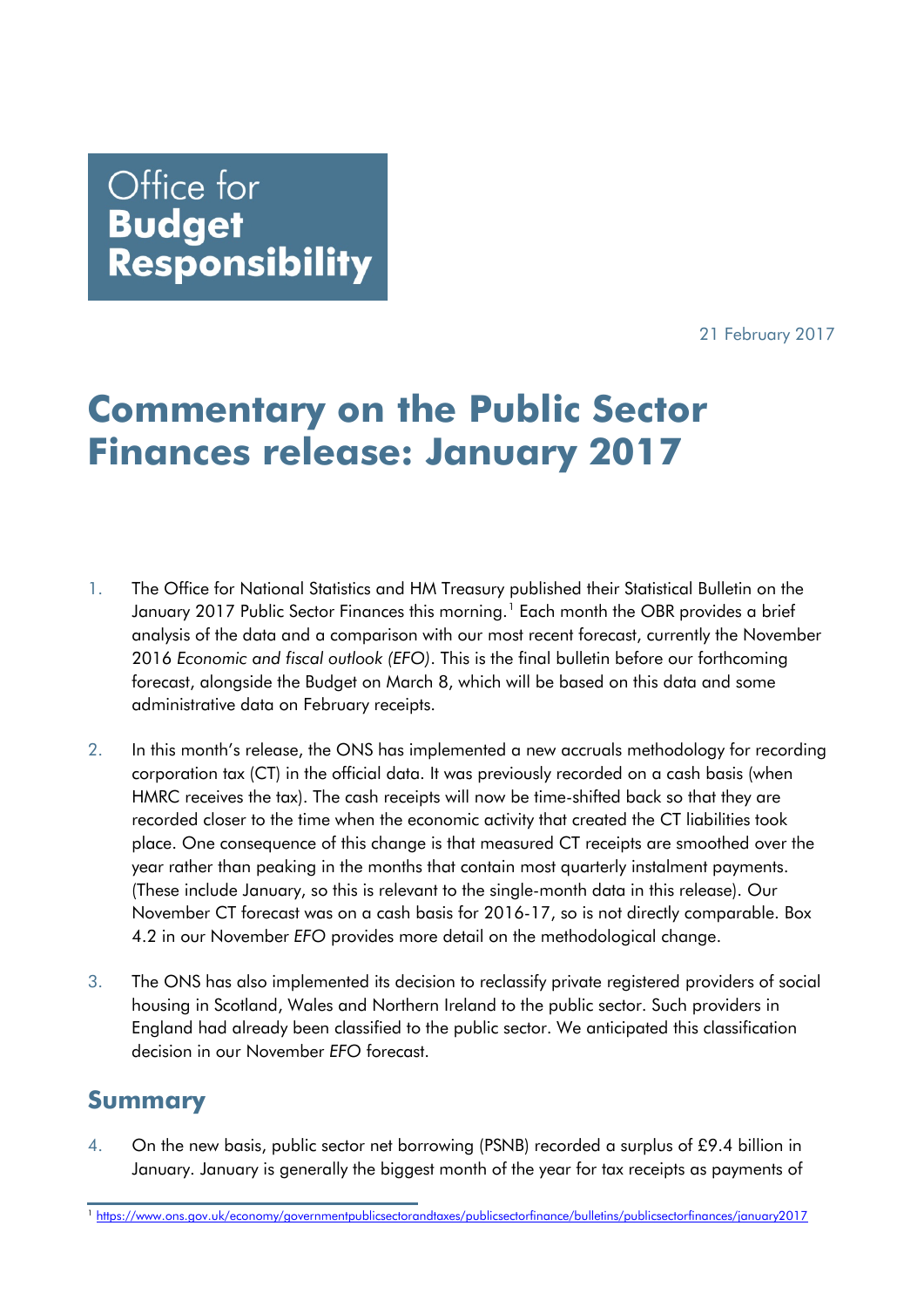self-assessment (SA) income tax and capital gains tax (CGT) relating to the previous financial year (2015-16 liabilities this January) were due at the end of the month. On the old basis, it was also a big month for CT receipts, but on the time-shifted basis the strong cash receipts recorded this month (up 26 per cent on a year earlier) are recorded across preceding months.

- 5. The January surplus was £0.3 billion higher than in January 2016. But it was £4.6 billion lower than market expectations. However, these expectations are unlikely to have factored in the change to the monthly pattern of measured CT receipts. On the old cash basis January CT receipts would have been £5.8 billion higher than now recorded. The larger surplus compared to last year reflected a £3.7 billion (5.3 per cent) increase in central government receipts, mainly due to strong SA income tax and CGT receipts.
- 6. Based on the latest data for 2015-16, meeting our latest forecast for PSNB in 2016-17 would require it to fall by £3.5 billion over the full financial year. (This is lower than we previously thought, reflecting a £3.7 billion downward revision to 2015-16 PSNB on the new basis). Ten months into the year, PSNB is already £13.6 billion lower than last year. As well as downward revisions to earlier months of 2016-17, this reflects stronger receipts growth in recent months than our full-year forecast of 4.3 per cent. Simply extrapolating this percentage change over the final two months of the year would imply full-year PSNB of £56.2 billion, a £12.0 billion bigger fall than required to meet our November forecast, with £1.6 billion of that reflecting the CT classification change.
- 7. Stronger than expected receipts growth since our November forecast reflects:
	- cash receipts of corporation tax have grown more strongly to date than our full-year forecast. The new CT accruals methodology accrues the instalment payments to earlier months of 2016-17 and non-instalment payments to 2015-16;
	- SA receipts (SA income tax and capital gains tax) were up £2.0 billion (11.2 per cent) in January on a year earlier. This relates to final payments on 2015-16 liabilities, which we expected to be boosted by forestalling ahead of the April 2016 rise in the dividend tax. HMRC management information shows SA receipts up £5.2 billion (23.3 per cent) on last year in the period up to 9 February. As this period covers most payments, it should provide a better guide to full-year receipts; and
	- receipts from PAYE income tax and VAT have all shown somewhat stronger growth than our full-year forecasts.
- 8. With only two months of the year remaining, extrapolating forward year-on-year changes is likely to give a reasonable sense of the extent to which borrowing is undershooting our November forecast. But considerable uncertainties remain. On the receipts side, financial sector bonuses will affect income tax – our November forecast assumed they would rise 2.5 per cent. And as always, data for central government spending and borrowing by local authorities and public corporations are volatile and prone to significant revision.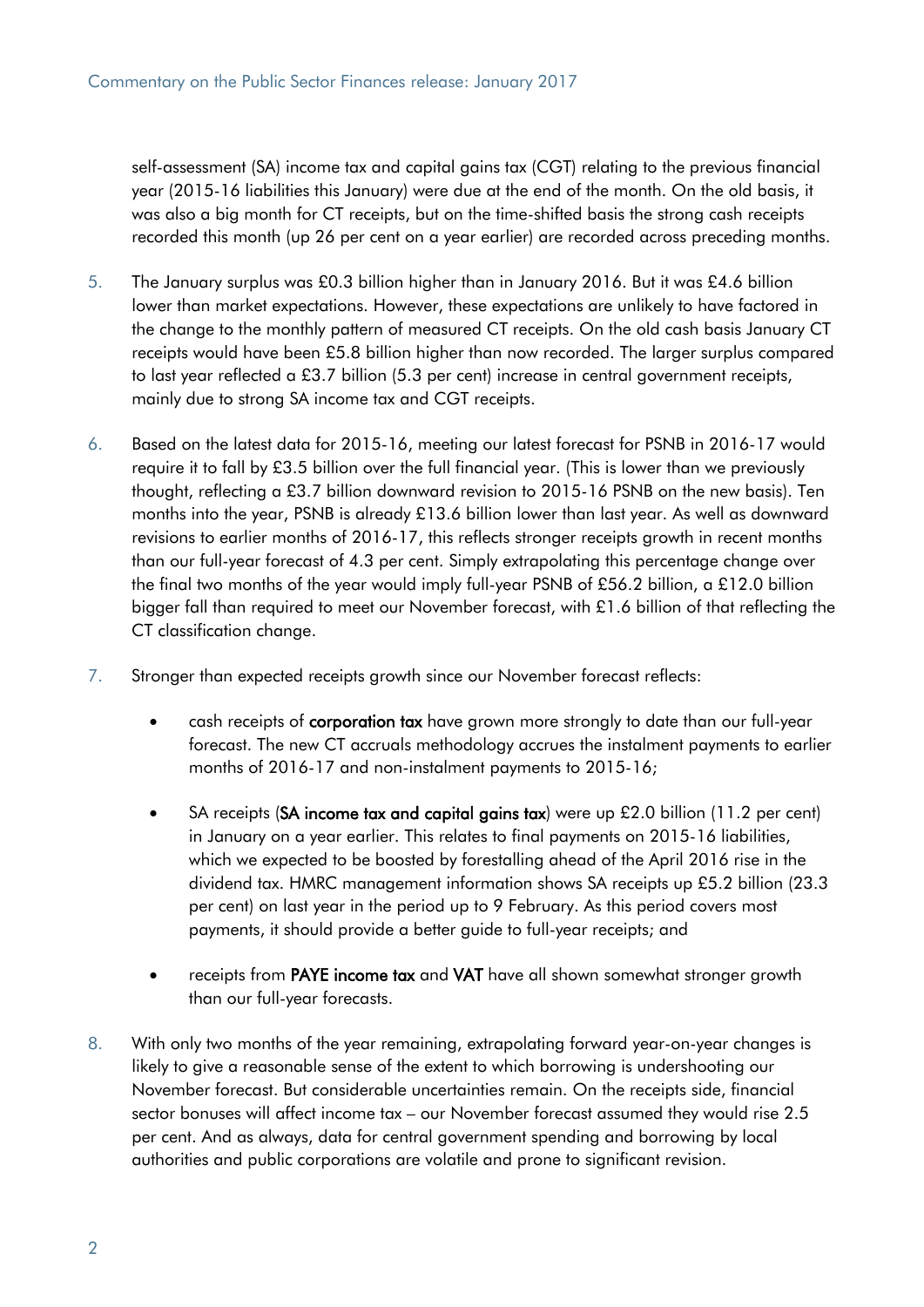9. As well as factoring this latest data into our March forecast, we will need to make judgements about whether and how it should affect future years. For example, future years would be positively affected by higher CGT receipts but negatively affected if we have underestimated the extent of forestalling on SA income tax. Next year will also see the new CT methodology applied in a year when the main CT rate is being cut, the effect of which will be concentrated in the year it happens rather than being partly spread over future years due to payment lags. Overall, one should not necessarily assume that a large undershoot of the forecast this year would feed through fully into future years.

## **Detailed commentary**

- 10. January's budget surplus was £9.4 billion, up £0.3 billion on last year. A £2.8 billion rise in central government spending (reflecting higher current expenditure) was more than offset by a £3.7 billion rise in central government receipts. Borrowing by local authorities was up by £0.4 billion on a year earlier (reflecting the lower grants from central government), while borrowing by public corporations was up £0.2 billion on a year earlier.
- 11. Central government (CG) accrued receipts (excluding APF transfers) in January were up 5.2 per cent on a year earlier. SA income tax and CGT receipts were the main contributors to the rise, along with strong VAT and NICs, the latter continuing to be boosted by the abolition of the contracting-out rebate from April 2016.
- 12. Payments of SA income tax and CGT relating to 2015-16 liabilities were due at the end of January. Income tax liabilities will have been boosted in 2015-16 by forestalling ahead of the rise in dividend tax from April 2016, which was originally estimated to add £2.5 billion to 2016-17 receipts. It is too early to tell how much of the growth in SA income tax is due to underestimating this effect. We will need to make a judgement about it for our March forecast on the basis of HMRC's provisional analysis of SA returns, but expect to have to revise that judgement in future forecasts.
- 13. To meet our November forecast for 2016-17 SA income tax and CGT required receipts to be £4.6 billion higher than last year. Together, SA IT and CGT<sup>[2](#page-2-0)</sup> in January were £2.0 billion (11.2 per cent) higher than last year. HMRC has reported some management information on receipts up to 9 February in its monthly release. This indicates that total SA receipts (SA IT, CGT and NIC4) in January and early February were up £5.2 billion (23.3 per cent) on a year earlier, higher than our November forecast. We should have sufficient information about SA receipts in February to make a fuller assessment of SA IT and CGT receipts in our March *EFO*.
- 14. January was also an important month for cash payments of CT as many medium and large onshore firms paid the third of four instalment payments on their 2016 profits, while oil and gas firms paid the third and final instalment on their 2016 profits. CT cash receipts in January were £2.0 billion (26.2 per cent) higher than last year, due to strength in receipts from medium and large non-oil firms as well as one-off payments from litigation cases. This could

<span id="page-2-0"></span> $2$  SA income tax, CGT and NIC4 are collected together. The split between these tax streams is provisional and subject to change once HMRC provides a breakdown between these streams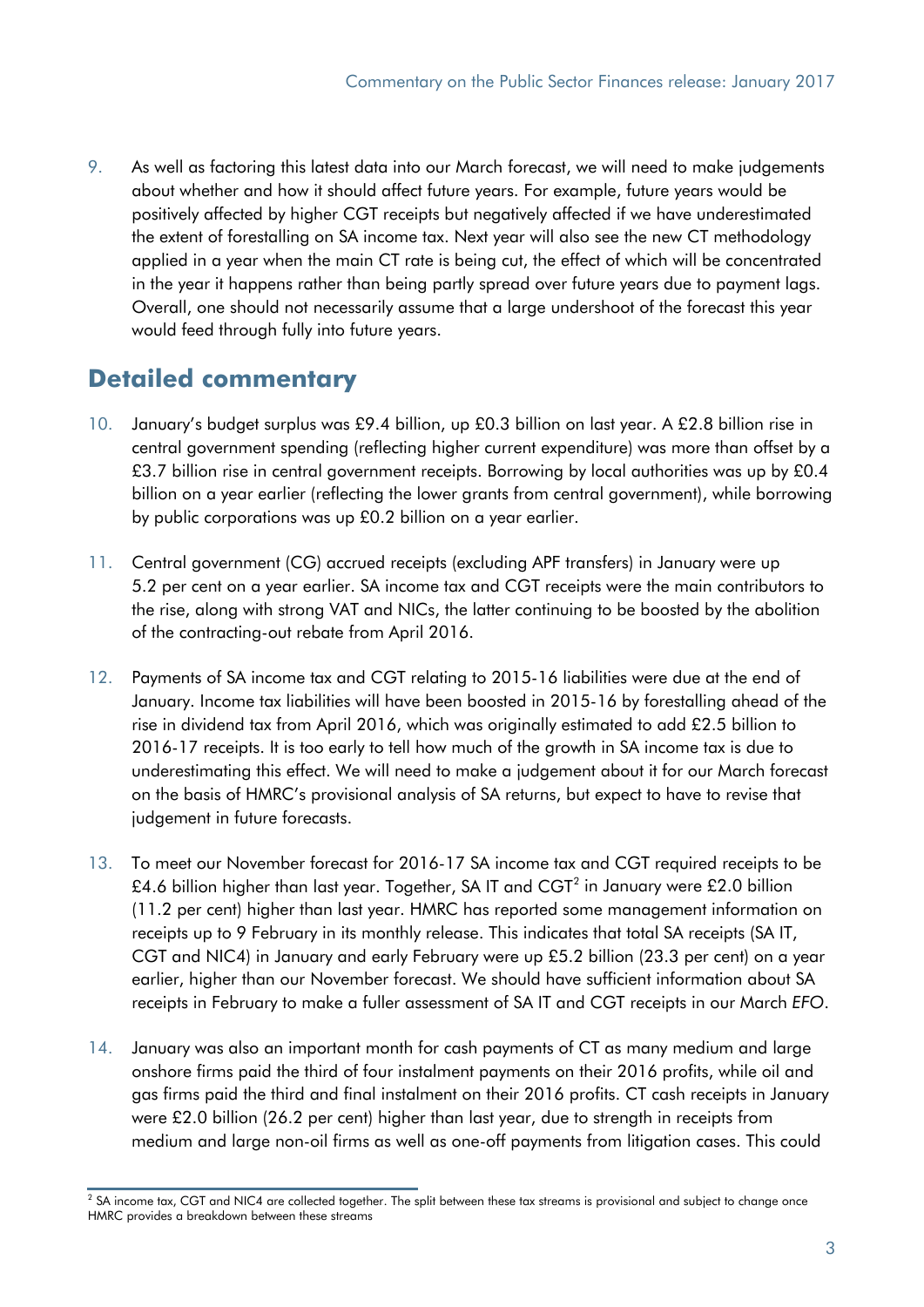reflect the resilience of sales growth since the referendum, alongside the slowdown in taxdeductible capital spending, both of which may have boosted taxable profits by more than assumed in our November forecast. The latest ONS profits data have been notably strong (although these can also be subject to significant revisions over time).

- 15. On the new time-shifted CT methodology, the strength in January cash receipts from larger firms is spread evenly over the period from July to October. Similarly, strong growth in January payments by small companies, which are normally paid nine months after the end of their accounting period, will accrue back evenly over the months between April 2015 and March 2016. January CT receipts on the new methodology are only up 2.9 per cent on a year earlier. This is entirely based on an HMRC monthly forecast of future cash receipts that has been constrained to be consistent with our November forecast for full-year receipts in this and future years. Many accrued taxes include forecasts in the latest months until cash receipts are known, but the new CT methodology means that forecasts will affect more months than is the case for income tax or VAT. This means ONS outturns are likely to be revised after we publish updated forecasts in March, and then again when cash receipts data become available.
- 16. Total CG spending (excluding grants to local authorities) was £3.0 billion higher than a year earlier in January, while CG grants to local authorities were down £0.2 billion on last year. Current spending was £2.3 billion higher, mostly due to more other current spending (up £1.7) billion, largely reflecting higher spending on public services). VAT and GNI-based transfers to the EU (net of abatement) were £0.5 billion higher, largely reflecting a different monthly spending profile to last year. There were small changes in net social benefits spending (up £0.2 billion on last January) and gross debt interest payments (£0.1 billion down). Capital spending was £0.7 billion higher, largely reflecting higher departmental capital spending, spread across a number of departments.
- 17. For the first ten months of 2016-17, total CG spending excluding grants to local authorities increased by 3.0 per cent, lower than our full-year forecast (on a like-for-like basis) of 3.7 per cent. Our higher full-year forecast reflects a number of factors, including higher debt interest spending and higher EU transfers. The latter were down 13.2 per cent year-to-date, compared to our November forecast of a 2.3 per cent fall for the year as a whole. This mainly reflects differences in the timing of spending compared to last year. A further uncertainty affecting EU transfers in 2016-17 is the extent of front-loading in the 2017 calendar year via the European Commission's 'draw-forward' of contributions. (This amount will be known in time to include in our March forecast). Grants to local authorities were £4.8 billion lower over the first ten months of the year. That mainly reflected reductions in the Revenue Support Grant, where the initial payments were £3.0 billion lower in April 2016. Reductions in CG grants are likely to have an offsetting effect on local authority borrowing in the short term.
- 18. Public sector net debt (PSND) rose by 1.9 per cent of GDP in January from a year earlier. Much of the upward pressure reflects implementation of the Bank of England's package of monetary policy measures announced in August. Our November forecast assumed that PSND by the end of 2016-17 would be up by 3.1 per cent of GDP on a year earlier. By the end of January, monetary policy measures had the following effects: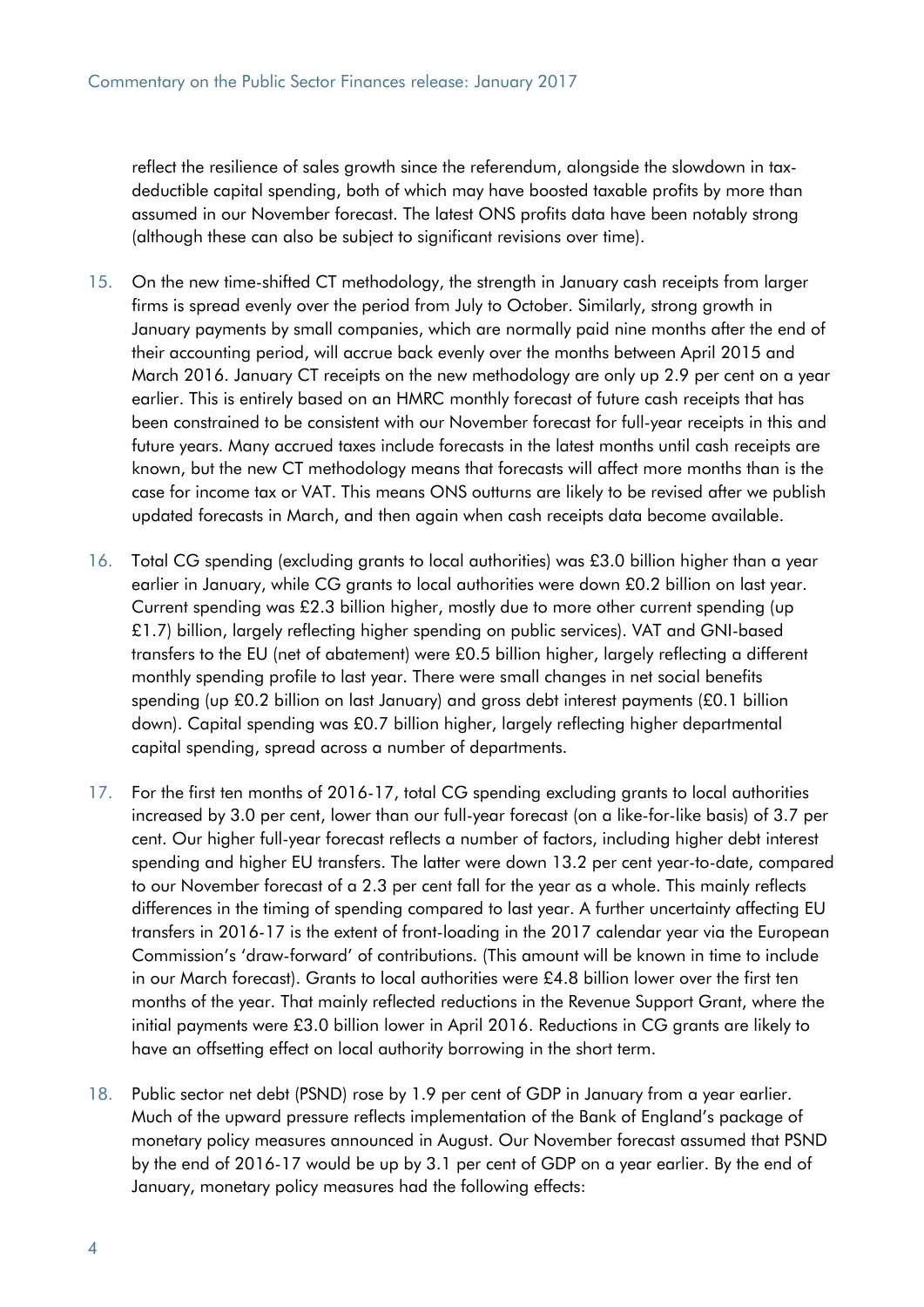- the Term Funding Scheme (TFS), which provides Bank of England funding to UK banks and building societies that choose to participate, adds to PSND since the reserves created to finance it add to debt but the loans are treated as illiquid assets that do not net off PSND. Use is demand-led. We assumed in November that take-up would reach £33 billion by the end of 2016-17 (and peak at £85 billion by the end of 2017-18). Use had already reached £31.4 billion by the end of January; and
- the other elements of the August package were corporate bond purchases of up to £10 billion (raising PSND by an equivalent amount) and further gilt purchases to take the stock of purchases to £435 billion (raising PSND by the difference between the nominal value of the gilts purchased and the market price paid by the Bank of England when they are purchased). We assumed in November that purchases of corporate bond and gilts would together add £16 billion to PSND by the end of 2016- 17 (rising to £27 billion by the end of 2017-18). Following faster than projected usage, by end of January these additional purchases had already added around £14 billion to PSND.

|                                                 |                               | January   |         | Full year<br>£ billion |         |        |  |  |  |  |
|-------------------------------------------------|-------------------------------|-----------|---------|------------------------|---------|--------|--|--|--|--|
|                                                 |                               | £ billion |         |                        |         |        |  |  |  |  |
|                                                 | 2017                          | 2016      | change  | 2016-17                | 2015-16 | change |  |  |  |  |
|                                                 |                               |           |         | forecast               | outturn |        |  |  |  |  |
| Public sector net borrowing <sup>1</sup>        | 58.0                          | 74.8      | $-16.8$ | 68.2                   | 71.7    | $-3.5$ |  |  |  |  |
| CG net cash requirement $ex^{1,2}$              | 74.6                          | 86.1      | $-11.5$ | 85.7                   | 78.5    | 7.2    |  |  |  |  |
| Public sector net cash requirement <sup>1</sup> | 55.7                          | 52.3      | 3.5     | 123.8                  | 50.3    | 73.5   |  |  |  |  |
|                                                 | Public sector net debt (PSND) |           |         |                        |         |        |  |  |  |  |
| PSND (£ billion)                                | 1683                          | 1591      | 92      | 1725                   | 1606    | 119    |  |  |  |  |
| PSND (per cent of GDP)                          | 85.3                          | 83.4      | 1.9     | 87.3                   | 83.7    | 3.6    |  |  |  |  |

#### Table 1.1: Accrued and cash borrowing measures, and public sector net debt

<sup>1</sup> 12 month rolling total.

 $2$  CGNCR excluding NRAM, B&B and Network Rail.

*November 2016 EFO forecast published 23 November 2016 excluding public sector banks on a National Accounts basis.*